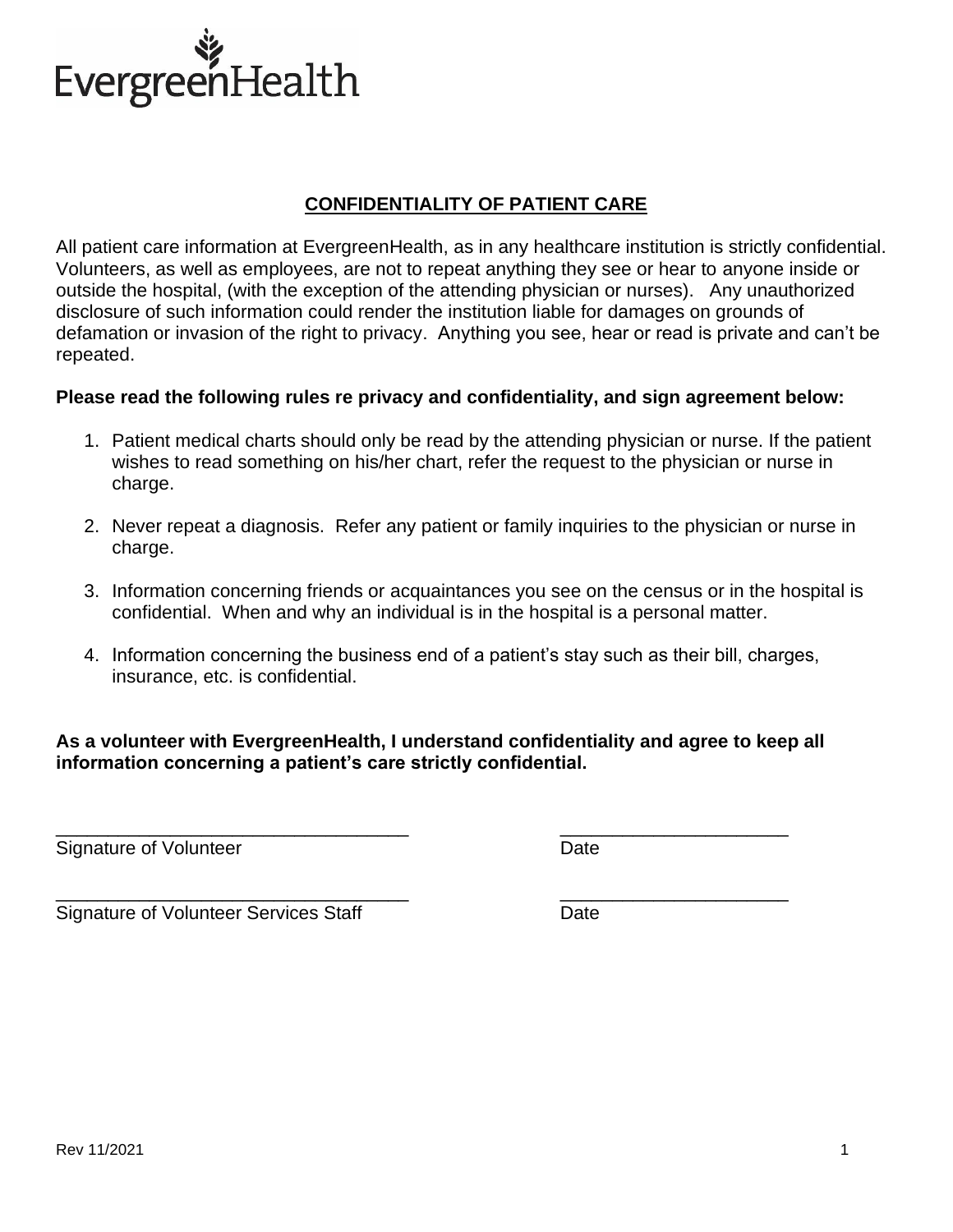## **Evergreen** NON-EMPLOYEE / VENDOR / CONTRACTOR **CONFIDENTIALITY AND SECURITY AGREEMENT**

Through your association with EvergreenHealth, you may have access to confidential information such as patient, financial and/or business information (EH Information). This Agreement identifies your personal obligations regarding EH Information. Your signature on this Agreement is required to receive network or application credentials (user ID and password) for EvergreenHealth systems.

EH Information is valuable and sensitive and is protected by law, such as the Health Insurance Portability and Accountability Act of 1996 (HIPAA) and the Washington Uniform Healthcare Information Act that protects patient information contained within healthcare information systems, and by EvergreenHealth policies. Inappropriate access or disclosure of EH Information may result in termination of contract and/or loss of privileges, and may also constitute a crime that is punishable by fines and/or imprisonment.

Accordingly, as a condition of and in consideration for granting you access to EH Information, you agree:

- 1. You will not access EH Information you have no legitimate need to know or for which you are not an authorized user. You will not access the records of your family members or friends except for assigned job-related duties. When accessing a patient's records, you agree to access only the minimum necessary information to satisfy your job role and/or the need of the request.
- 2. You will not use, disclose, copy, release, sell, loan, review, alter, post online, destroy or forward EH Information except as necessary to perform your duties for EvergreenHealth and/or as expressly authorized by existing policy, contractual agreement or an authorized representative of EvergreenHealth.
- 3. You will not use another user's system credentials to access EvergreenHealth systems or reveal your system credentials to anyone for any reason. By signing below, you expressly agree to the following statement: I accept personal responsibility and understand that I will be held accountable for all activities that occur through my system credentials.
- 4. If you have knowledge of any inappropriate access, use or disclosure of EH Information you will report it immediately to the EvergreenHealth Privacy Office at privacy@evergreenhealth.com or 425.899.5599.
- 5. You will not seek personal benefit or permit others to benefit personally from EH Information you obtain through your association with EvergreenHealth, whether or not you were authorized to obtain the information.
- 6. You understand and agree (i) all EH Information, regardless of the media on which it is stored (paper, electronic, video, etc.), the system in which it is processed (computer, voice mail, telephone, fax machine, etc.), or the method by which it is transmitted (electronically, face to face conversation, facsimile, etc.) is EvergreenHealth property and may not be used or disclosed inappropriately or for personal gain; (ii) you have no expectation or right of privacy in anything created in, stored on, sent by or received through any EvergreenHealth system; and (iii) EvergreenHealth has the right to inspect or monitor information and transactions on its systems at any time and to use and disclose any information found in its systems for any purpose it deems appropriate.
- 7. You agree to comply with all laws regarding the privacy and security of personal and/or protected health information, including but not limited to 45 CFR Parts 160 and 164 (HIPAA) and chapter 70.02 RCW, and with applicable Evergreen Health policies that are made available to you.
- You agree your duty to maintain the confidentiality of the EH Information you obtained through association with 8. EvergreenHealth will continue indefinitely, even after you no longer have access to EvergreenHealth systems.

You acknowledge EvergreenHealth actively monitors and reviews information and transactions in its systems. Inappropriate access or disclosure of EH Information may result in termination of contract, loss of privileges and/or civil or criminal penalties, and you agree to the following statement:

#### I HAVE READ, UNDERSTAND AND AGREE TO ABIDE BY THE TERMS OF THIS AGREEMENT

\*All fields must be completed for this request to be processed\*

Cell Phone Number

| Signature | Date |
|-----------|------|
|           |      |

Create a 4-digit code to be used as Identification when calling the help desk

**Print Full Name** 

Company

**Job Title** 

V. 10/18/2021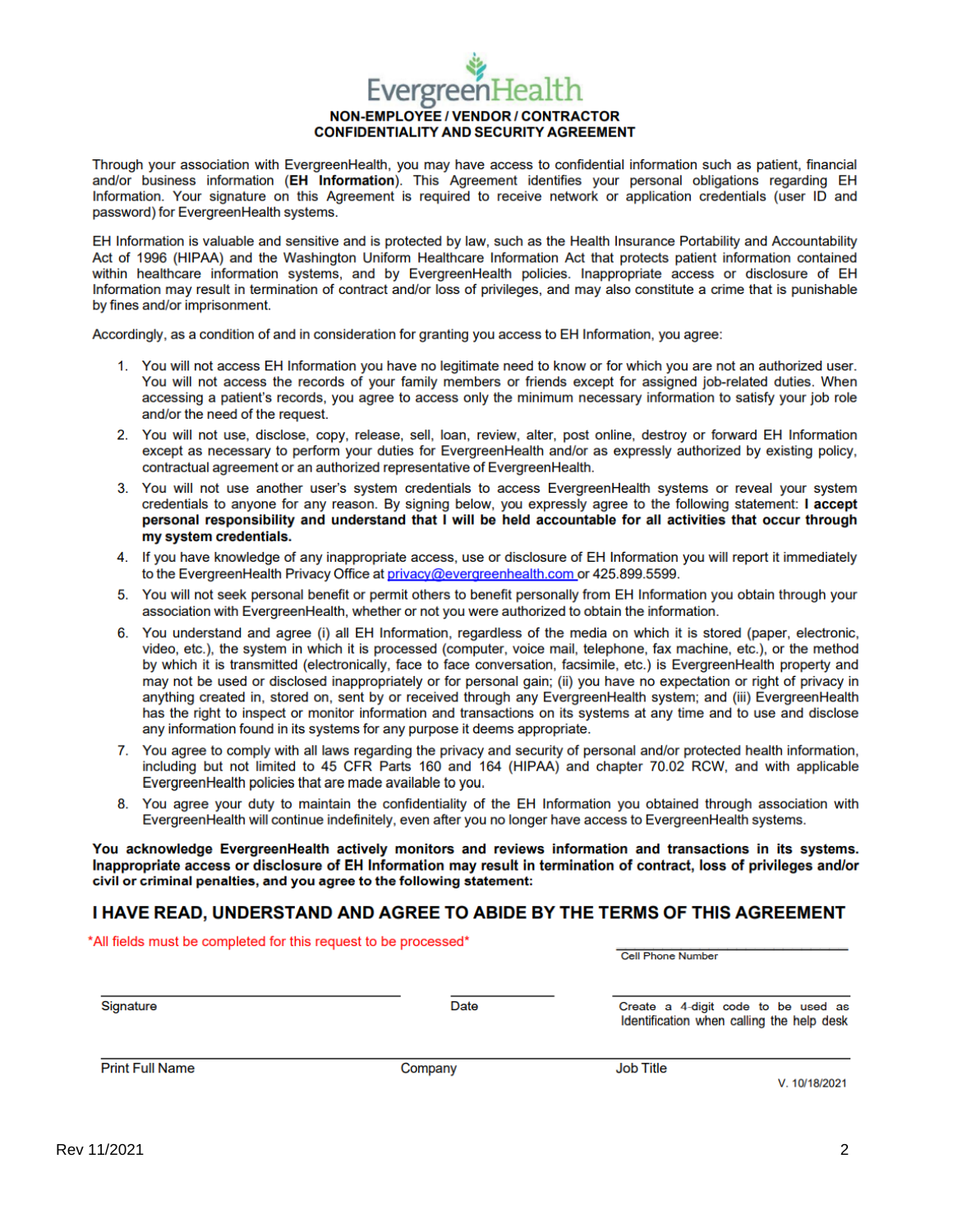

# **CHEMICAL HAZARD COMMUNICATION PROGRAM TRAINING CERTIFICATION**

In compliance with State Law, all volunteers must be trained in the use of any hazardous chemicals they handle. In general, volunteers do not handle dangerous chemicals; however, some common products such as detergents or glass cleaner, hand sanitizer and disinfectant wipes are considered hazardous. Volunteers do handle the above products and must be trained in their proper use. The training is as follows:

- 1. Detergents or glass cleaner: Do not drink. Do not spray directly onto skin or in eyes. If this accidentally happens, rinse with clear water.
- 2. Hand sanitizer: Do not swallow, do not place directly into eyes. If eye contact occurs, flush with large amounts of clean water and seek medical attention if signs/symptoms persist. If swallowed, no not induce vomiting unless instructed to do so by medical personnel, give two glasses of water and get medical attention if needed.
- 3. Disinfectant wipes: wear protective clothing as needed, avoid contact with eyes and skin. If skin irritation developed, call a physician. If eye contact occurs, hold eye open and rinse slowly and gently with water for 15-20 minutes. Remove contact lenses, if present, after the first 5 minutes, then continue rinsing eye. Call a poison control center or doctor for treatment advice.

If you are ever asked to handle any product that you believe may be hazardous, please consult the Material Safety Data Notebook located in each department. It will contain safety sheets on all hazardous products used within that department.

I have read, understand and agree to the above.

Signature of Volunteer

**Date** 

**Printed Name**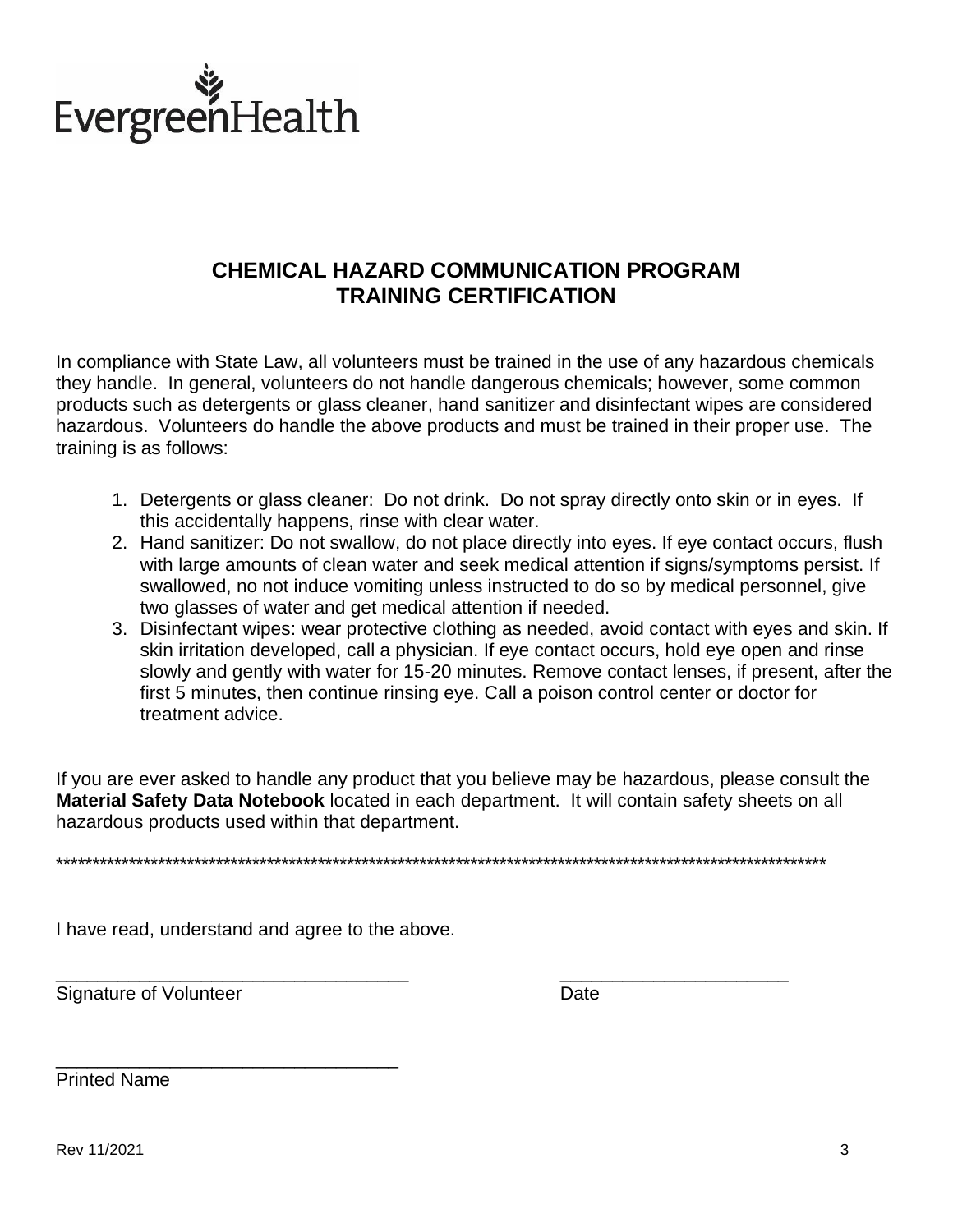

# **CODE RED**

CODE RED is our fire code. You need to know the following:

For all CODE RED and CODE RED DRILLS - stay where you are and listen for further instructions. Remain calm and reassure patients/visitors. When in doubt, get help.

**DO NOT** open or block fire doors. They are designed to contain smoke and fire.

Know the location of the pull stations, fire extinguishers, telephones and exits for your area.

\_\_\_\_\_\_\_\_\_\_\_\_\_\_\_\_\_\_\_\_\_\_\_\_\_\_\_\_\_\_\_\_\_\_ \_\_\_\_\_\_\_\_\_\_\_\_\_\_\_\_\_\_\_\_\_\_

Designated staff will respond to CODE RED OR CODE RED DRILL. Volunteers do not respond to this (or any other) code. Staff is highly trained to handle emergencies of this nature. We need to stay out of their way. If you happen to be the first person to discover a fire, immediately pull the fire alarm and dial 1199 for further help.

\*\*\*\*\*\*\*\*\*\*\*\*\*\*\*\*\*\*\*\*\*\*\*\*\*\*\*\*\*\*\*\*\*\*\*\*\*\*\*\*\*\*\*\*\*\*\*\*\*\*\*\*\*\*\*\*\*

PROCEDURE FOR CODE RED - IN CASE OF FIRE

- 1 R Rescue all people from immediate danger.
- 2 A Activate fire pull stations.
- 3 C Contain the fire if possible.
- 4 E Extinguish the fire is possible.
- 5 Shut off Oxygen zone valve (staff).
- 6 Fight the fire if it is manageable.

\*\*\*\*\*\*\*\*\*\*\*\*\*\*\*\*\*\*\*\*\*\*\*\*\*\*\*\*\*\*\*\*\*\*\*\*\*\*\*\*\*\*\*\*\*\*\*\*\*\*\*\*\*\*\*\*\*

I understand CODE RED and know what to do when I hear it.

Signature of Volunteer **Date**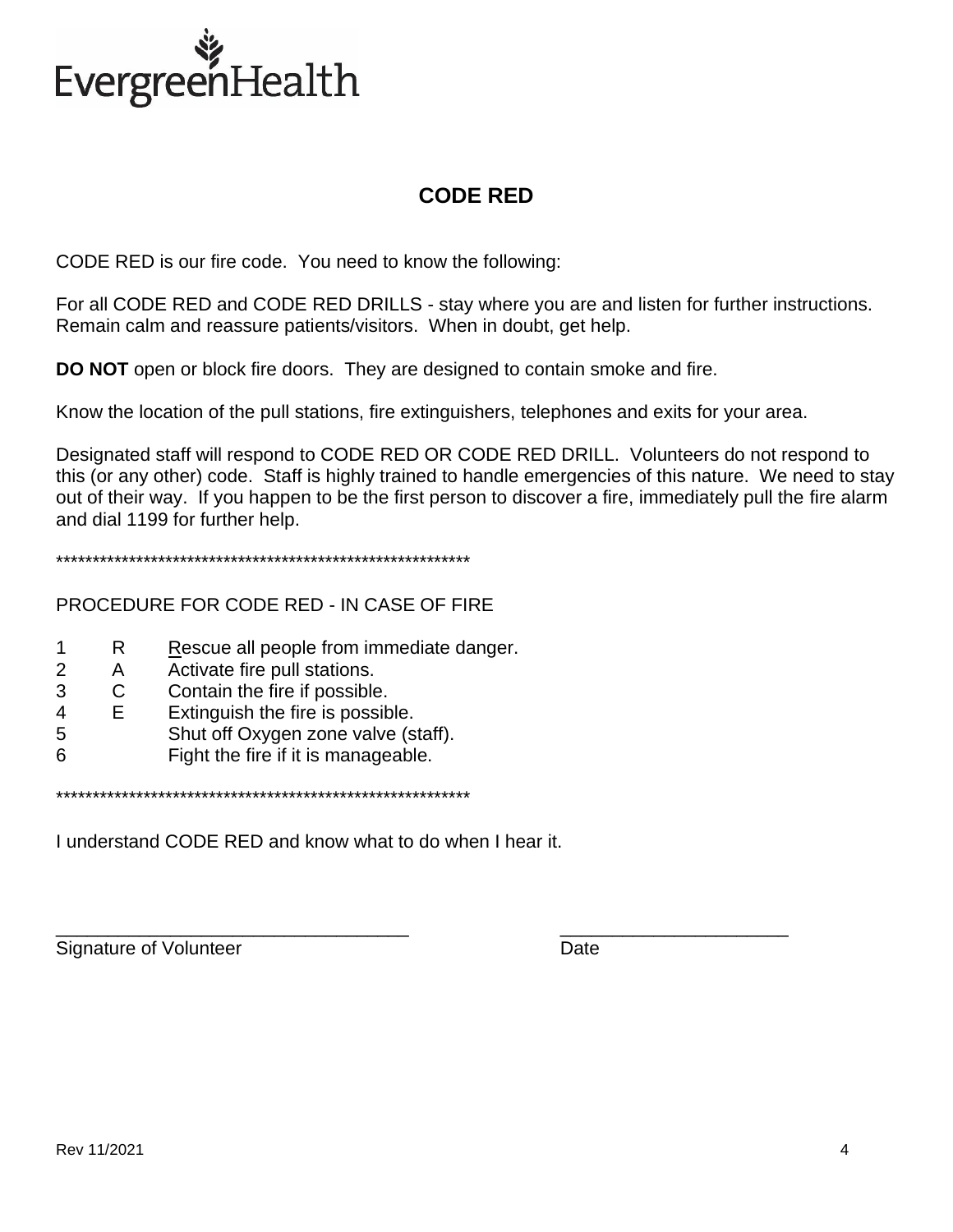

## **CERTIFICATION HIV- AIDS- HEPATITIS B VIRUS TRAINING**

This is to certify that the participant has received education based on the KNOW-HIV / AIDS Prevention Curriculum for health care facility employees in accordance with Washington State RCW 70.24.310.

The participant has completed the requirement by reading the HIV / AIDS / HEPATITIS B Virus curriculum provide in the State. The Manager of Infection Control provided additional information and/or clarification of the curriculum as needed by the individual participant.

Participant Signature

Volunteer Programs Department **Department** 

Sandra Kreider, Manager-Infection Control and Employee Health